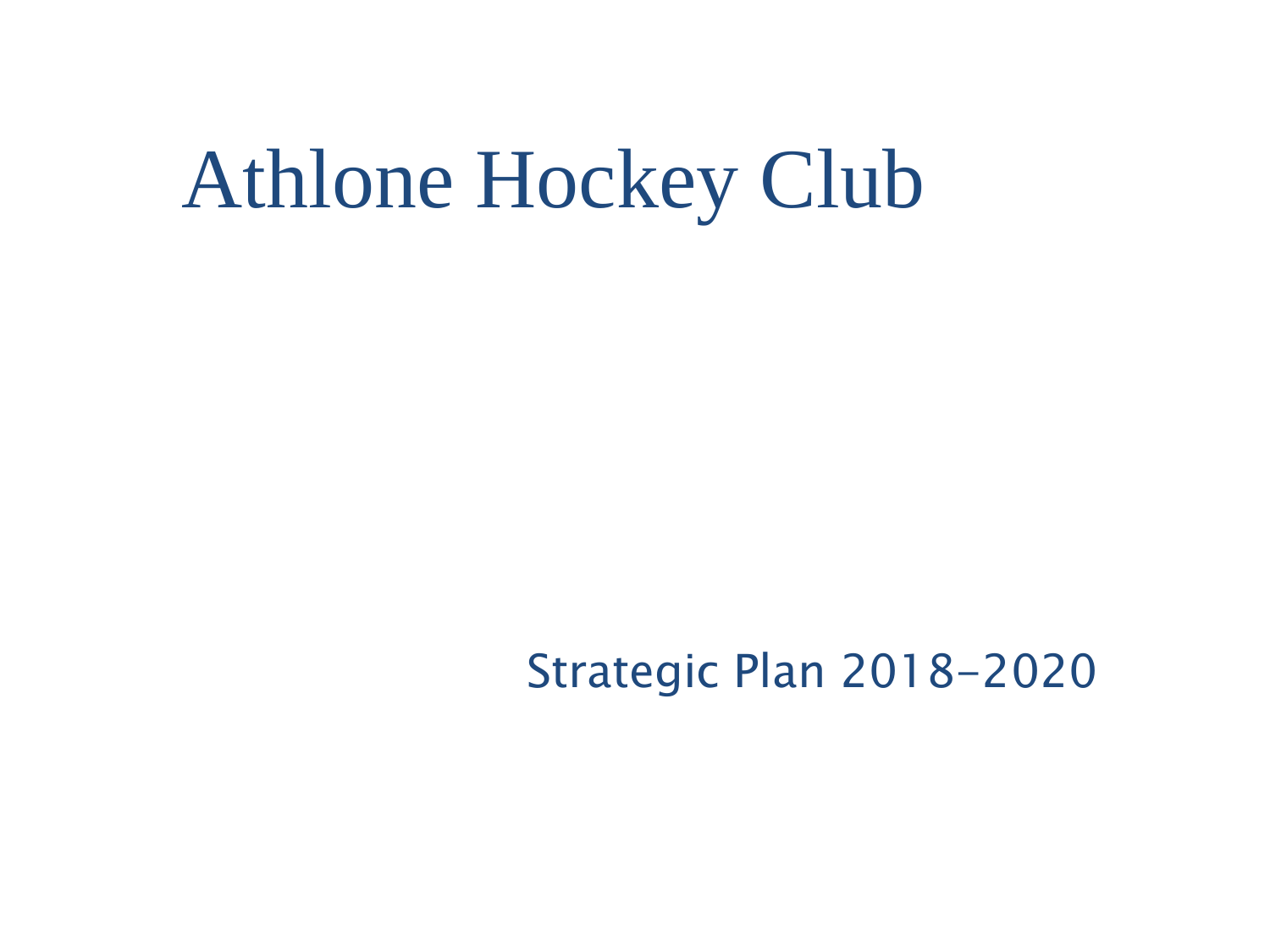## Athlone Hockey Vision

Hockey is recognised as a Modern, skillful and dynamic sport that inspires participation and lifelong opportunities to grow and develop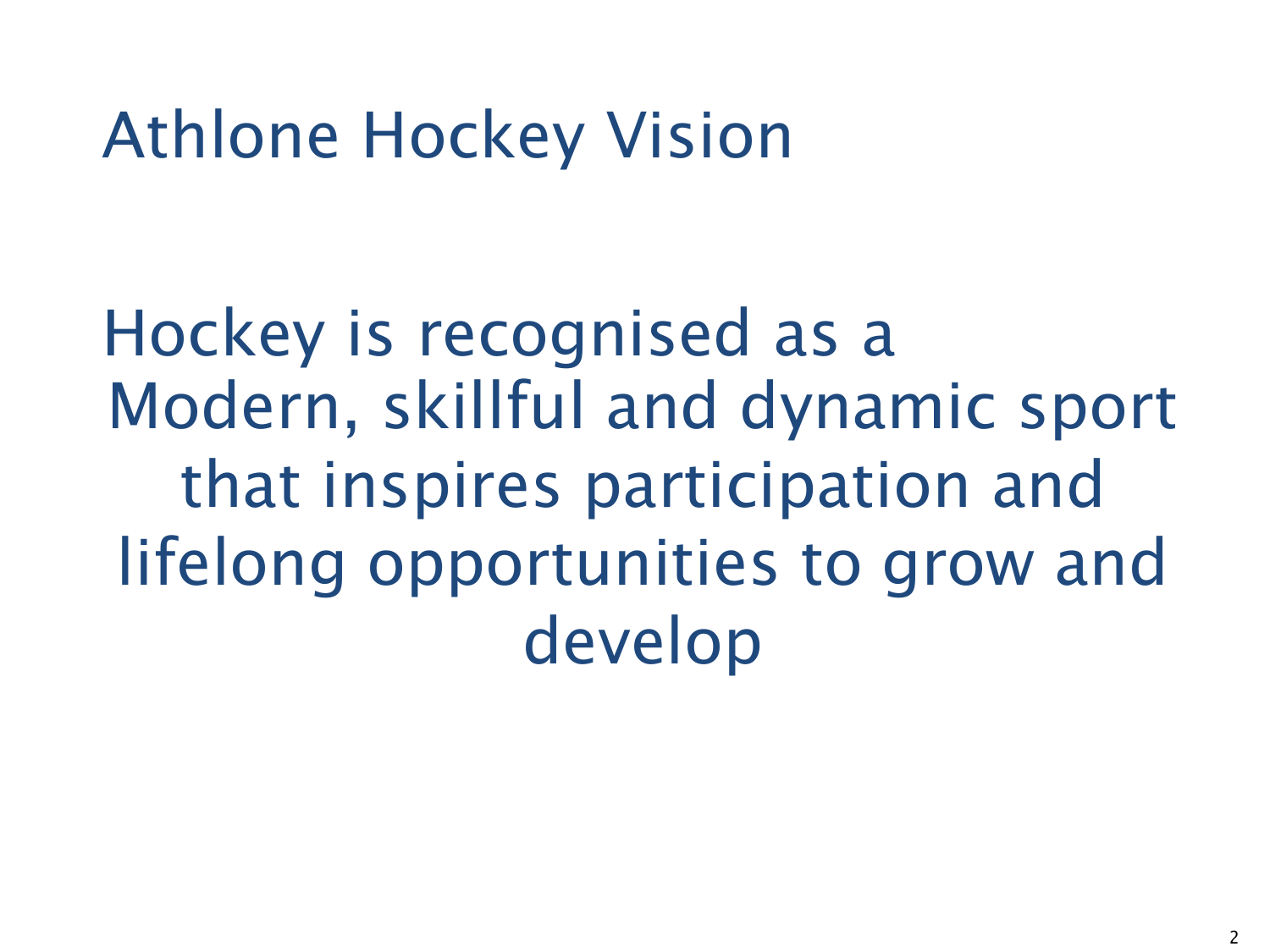# AHC Mission

AHC works in partnership with its Members and Stakeholders to promote and grow hockey in Athlone and environs.

AHC provides a positive hockey experience that fosters an environment where participants at all age and ability levels can learn, develop and enjoy hockey through a lifetime of sport and friendship.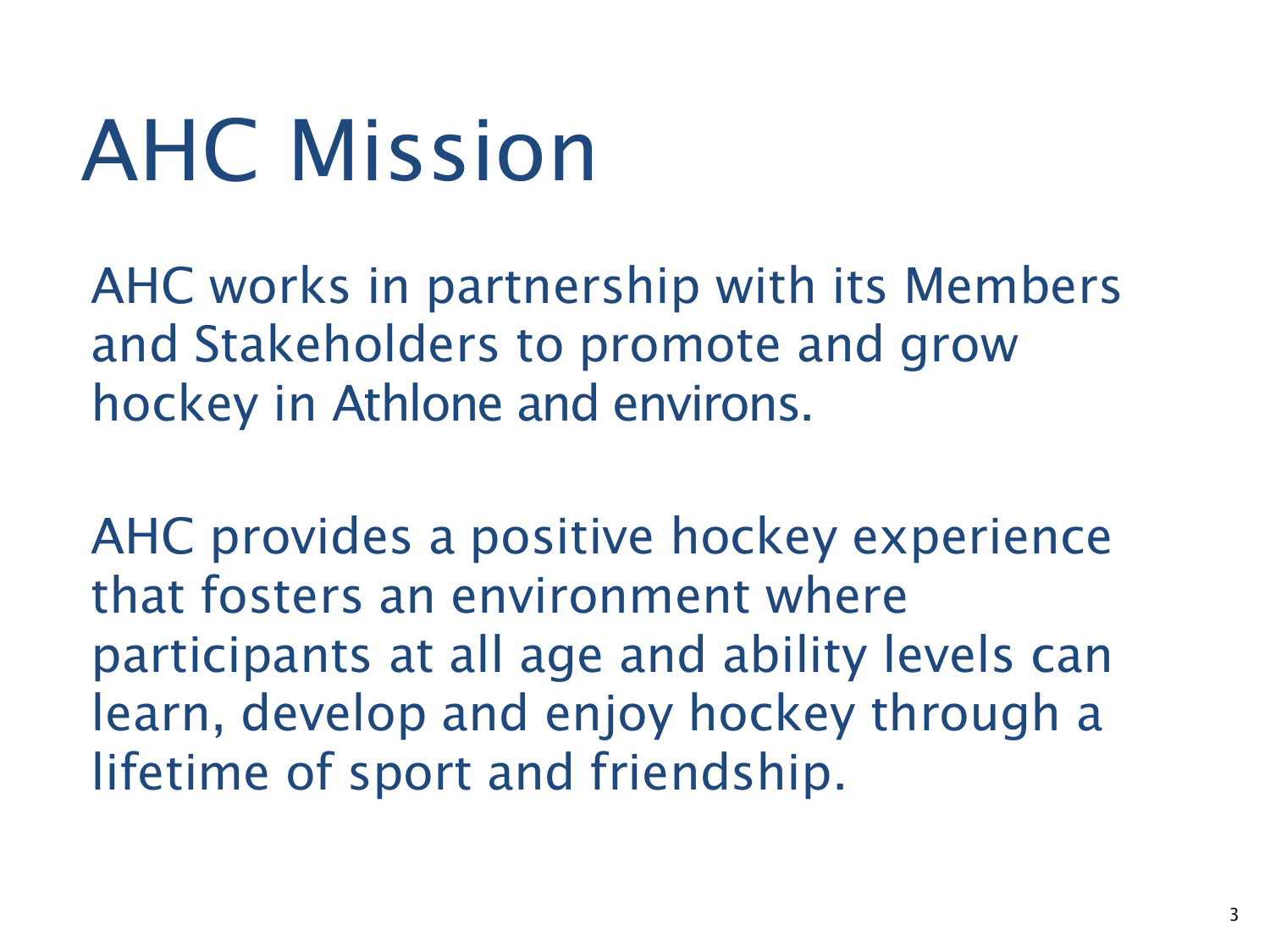## AHC Values

## ▶ Respect

◦ Appreciation, Civility, Consideration

## Professional Approach

◦ In everything we do

## **Integrity**

Honesty, Transparency, Sporting

## $\triangleright$  Inclusive

◦ Welcoming, No Barriers, All Ability Levels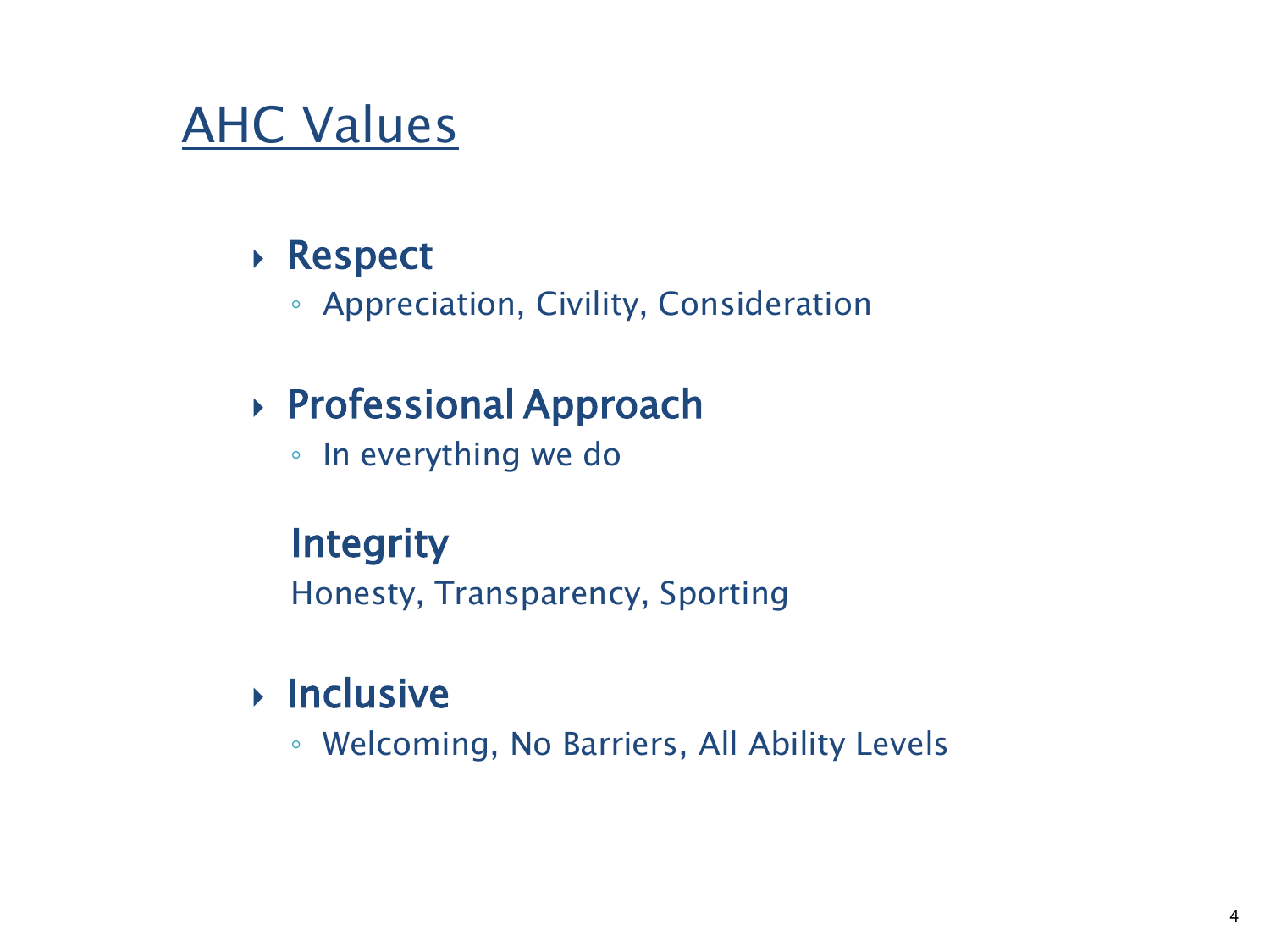AHC strategy Development plan

- a)AHC meets the needs of our members and stakeholders through
	- ➢ Communication
	- ➢ Education
	- ➢ Competition Structures
- b) AHC provides a framework to help our members and stakeholders in the recruitment, development and retention of players, coaches, umpires and volunteers
- c)AHC partners with Local Sports Partnerships and Schools to support the delivery of our framework
- d)AHC in conjunction with the CHA and Hockey Ireland promotes the development and standards of hockey at every level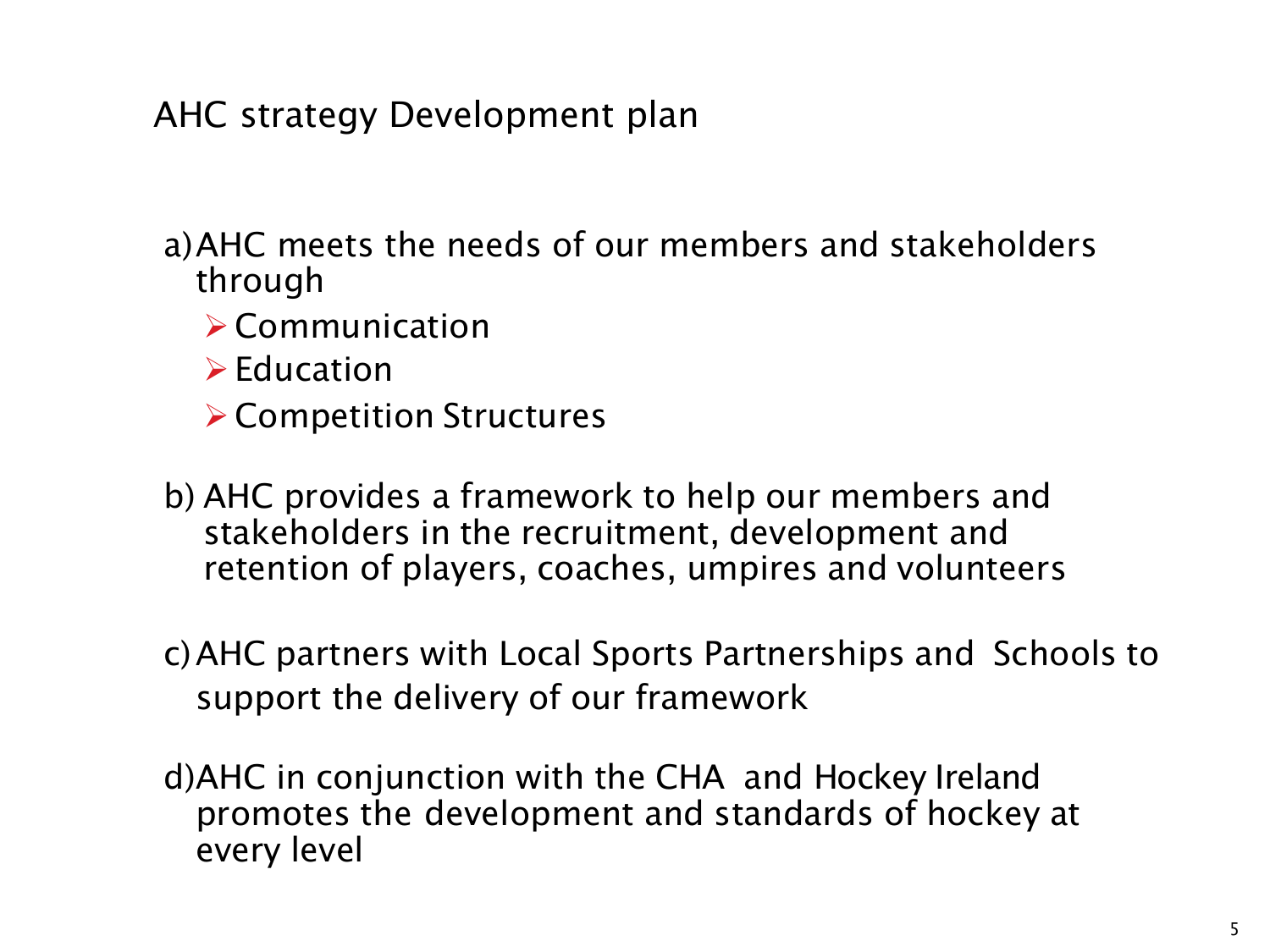## AHC Strategy Provision of Good Governance & Best practice

- AHC acts in the best interests of members and stakeholders
- AHC endeavors to conducts its business in accordance with best practice
- AHC leads the promotion of Child Protection Policies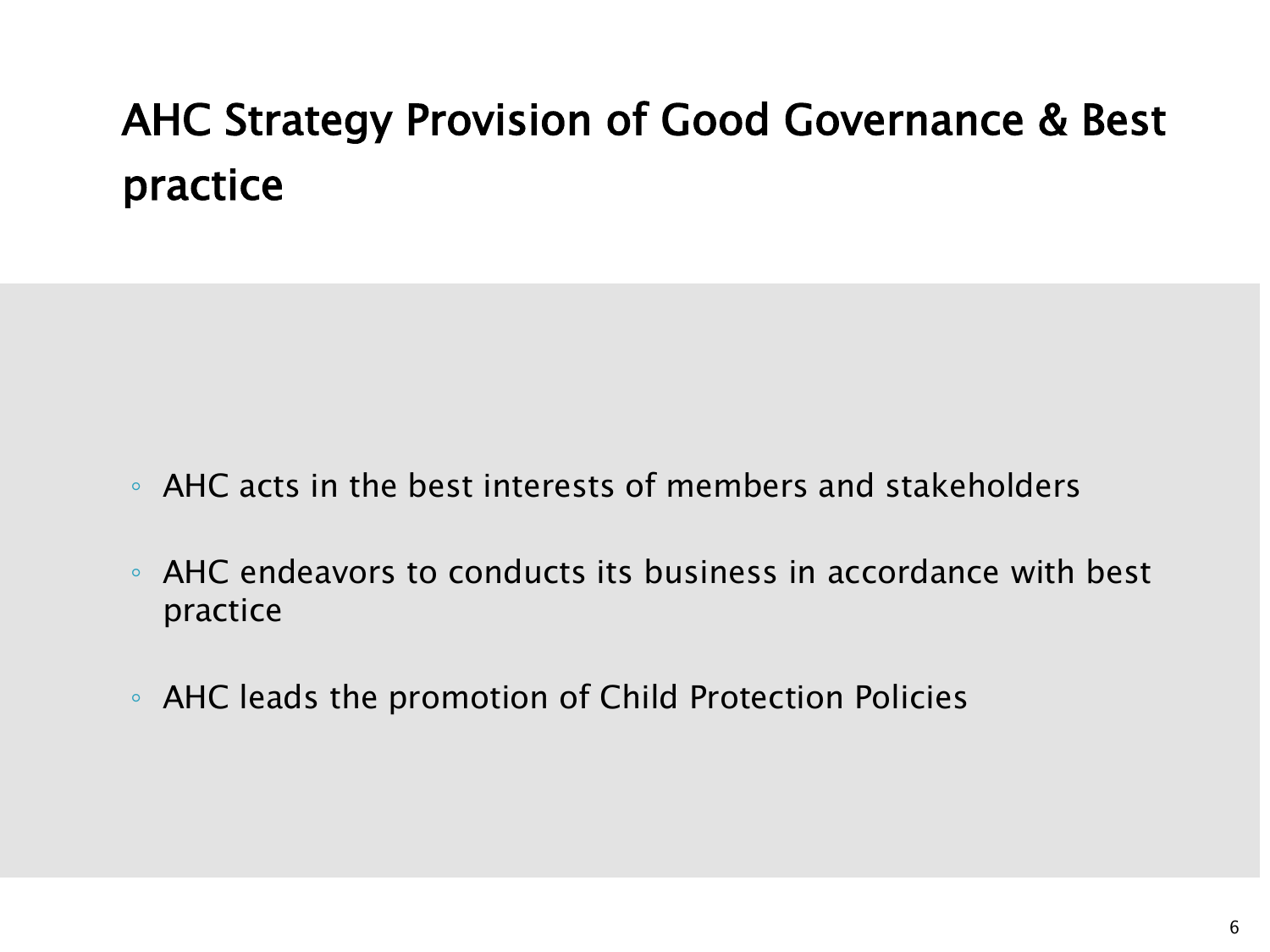## **AHC meets the needs of our members and stakeholders through communication # 1**

| Sub-goal                                                                                   | <b>Overall Vision</b>                                                                        | 2018                                                                                                                                                                                                        | 2019                                                                                                                                | 2020                                                                                                        |
|--------------------------------------------------------------------------------------------|----------------------------------------------------------------------------------------------|-------------------------------------------------------------------------------------------------------------------------------------------------------------------------------------------------------------|-------------------------------------------------------------------------------------------------------------------------------------|-------------------------------------------------------------------------------------------------------------|
| #1<br><b>Committee</b><br>$\boldsymbol{\alpha}$<br><b>Stakeholder</b><br><b>Engagement</b> | <b>Effective two way</b><br>interaction between<br>the AHC committee<br>and its Stakeholders | <b>Begin to address key</b><br>areas including:<br>a) Website*<br>b) Club Interaction<br><b>Branding</b><br>$\mathsf{c}$<br>d) Development<br><b>Continue to engage</b><br>stakeholders to refine<br>plans. | <b>Feedback facility for</b><br><b>Stakeholders</b><br>Information meetings -<br>Forums, Registration,<br><b>General etc.</b>       | <b>Ensure greater</b><br>visibility of AHC e.g.<br>actively engaged in<br>club visits.                      |
| <b>Website</b><br><b>Facebook</b>                                                          | <b>AHC's uses modern</b><br>tools to effectively<br>communicate with<br>its stakeholders     | <b>Develop AHC</b><br>website and social<br>media apps.<br>Introduce online<br>registration                                                                                                                 | <b>Senior &amp; Junior</b><br>sections are using the<br>text service for results<br><b>Expand text result</b><br>service to Schools | <b>Review of web and</b><br>other communication<br>tools to identify gaps<br>which need to be<br>addressed. |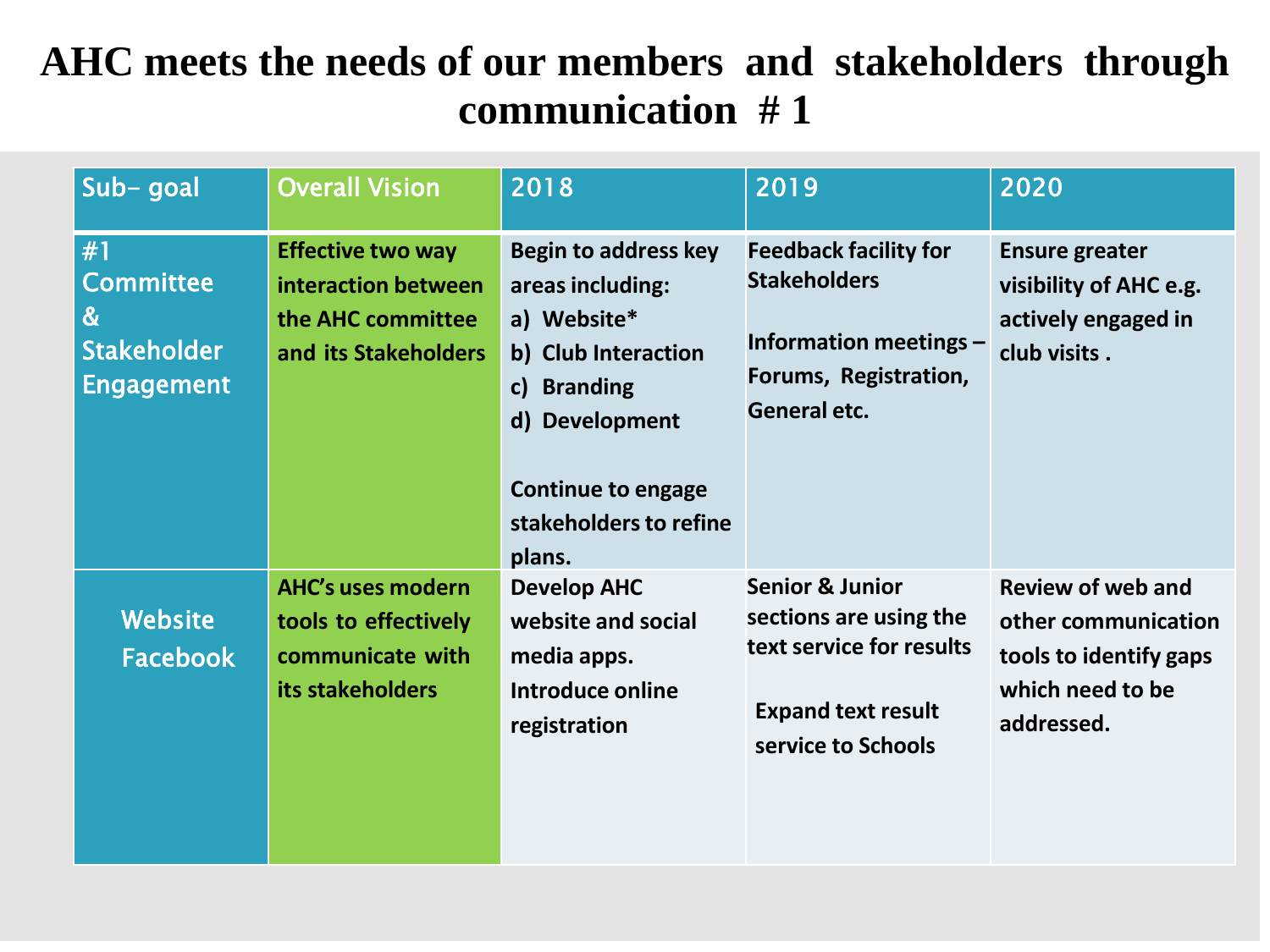## **AHC meets the needs of our members and stakeholders through communication # 2**

| Sub-goal                                                                                | <b>Overall Vision</b>                                                                              | 2018                                                                                                                             | 2019                                                    | 2020                                                                |
|-----------------------------------------------------------------------------------------|----------------------------------------------------------------------------------------------------|----------------------------------------------------------------------------------------------------------------------------------|---------------------------------------------------------|---------------------------------------------------------------------|
| #2<br><b>Connacht</b><br><b>Hockey</b><br>/Irish<br><b>Hockey</b><br><b>Association</b> | <b>Complementary</b><br>strategy for hockey                                                        | <b>Regular meeting with</b><br>provincial<br>association                                                                         |                                                         |                                                                     |
| #3<br><b>Hockey</b><br><b>Umpires</b><br><b>Association</b>                             | <b>AHC involved and</b><br>supported through<br>ongoing and<br>effective two-way<br>communication. | <b>Continue to develop</b><br>the relationship<br>between HUA and<br><b>AHC</b><br><b>Meet and agree goals</b><br>and objectives | Work with HUA in<br>education &<br>recruitment efforts. | <b>Support the launch</b><br>of a database of<br>umpires for clubs. |
| #4<br>Sponsorship/<br><b>Funding</b>                                                    | <b>Hockey is attractive</b><br>to potential<br>sponsors & funding                                  | Formulate a policy to<br>secure sponsorship &<br>funding                                                                         | Implement<br>funding/sponsorship<br>policy              | <b>Secure main brand</b><br>sponsor.                                |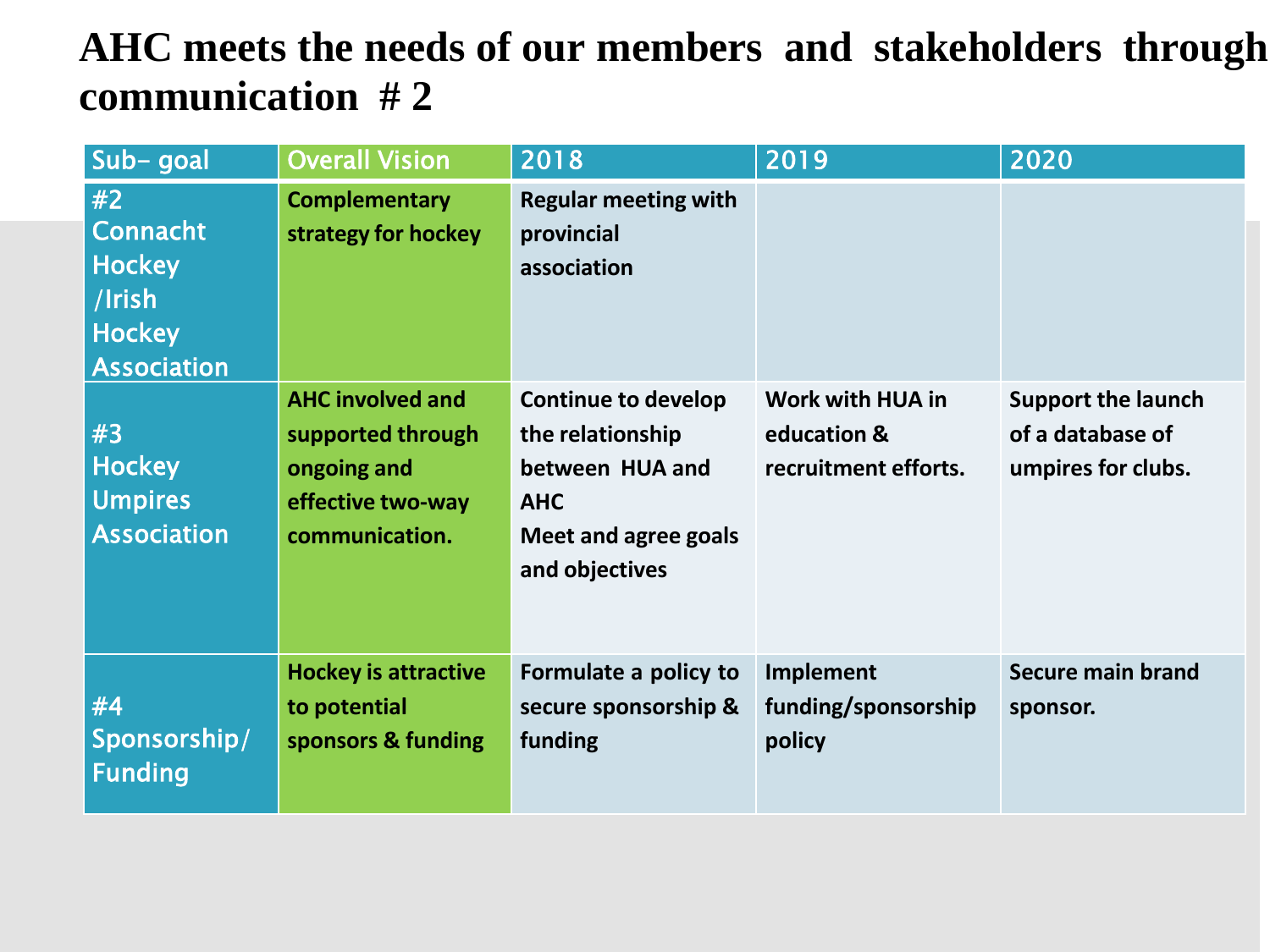## **AHC meets the needs of our members and stakeholders through competition structures**

| Sub-goal                                       | <b>Overall Vision</b>                                                                                  | 2018                                                                                                            | 2019                                                                                   | 2020                              |
|------------------------------------------------|--------------------------------------------------------------------------------------------------------|-----------------------------------------------------------------------------------------------------------------|----------------------------------------------------------------------------------------|-----------------------------------|
| #1<br><b>Rules &amp;</b><br><b>Regulations</b> | <b>Standard Rules &amp;</b><br><b>Regulations apply to</b><br>all AHC<br>competitions.                 |                                                                                                                 | <b>Review AHC</b><br><b>Competition</b><br><b>Structures &amp;</b><br>Interprovincial. |                                   |
| #2<br><b>Youths &amp;</b><br><b>Underage</b>   | <b>Increased school</b><br>Participation.<br><b>Clubs junior section</b><br>include boys and<br>girls. | <b>Promote hockey at</b><br>schools.                                                                            | Increase the number<br>of boys playing<br>hockey                                       | Increased retention of<br>players |
| #3<br><b>Social</b>                            | <b>Social hockey</b><br>supports on going<br>involvement and<br>participation.                         | <b>Supportive</b><br>environment for<br>social hockey (youth<br>to vets)<br><b>Develop existing</b><br>programs | <b>Examine the potential</b><br>for Summer leagues.                                    |                                   |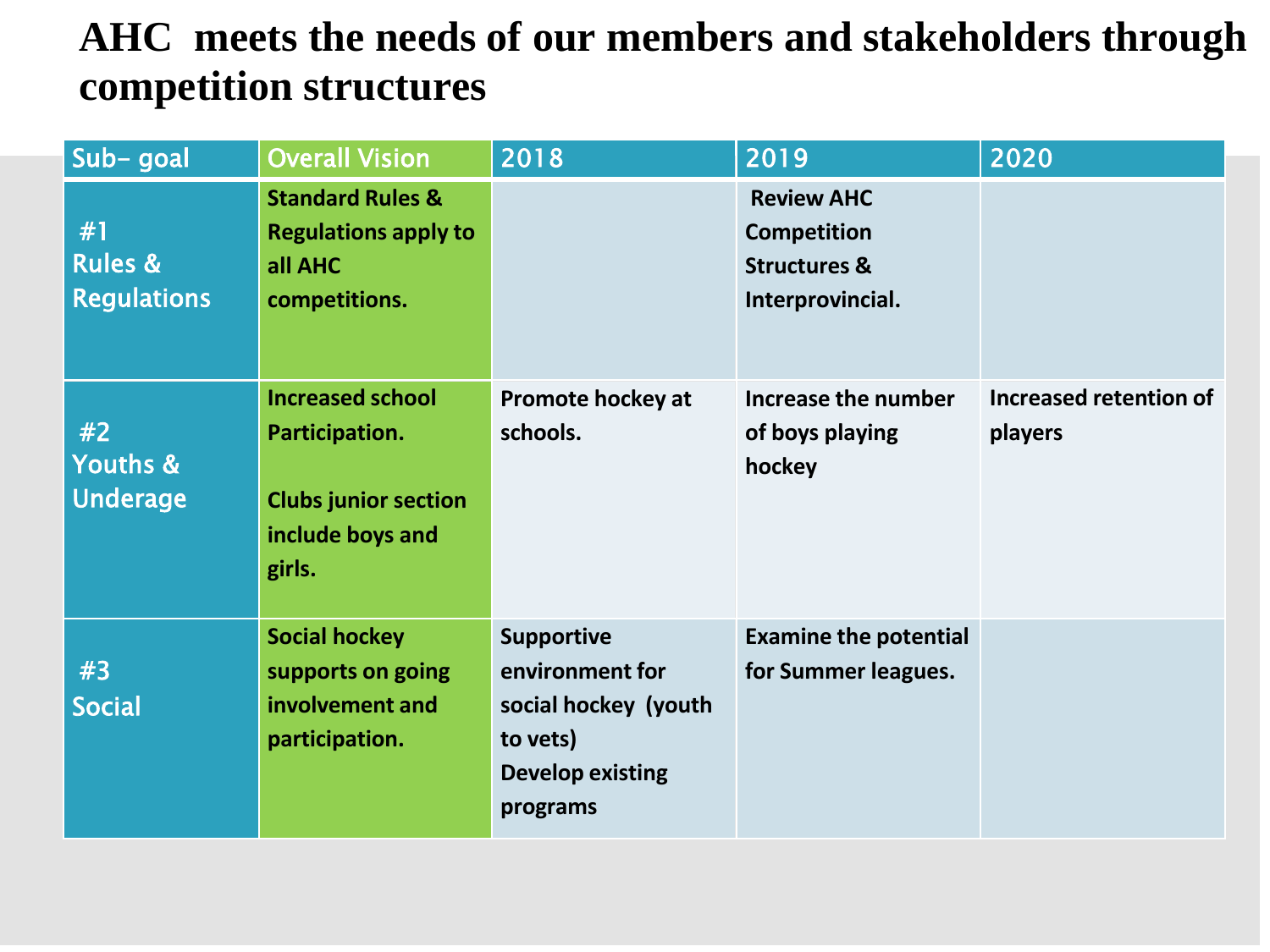## **AHC meets the needs of our members , stakeholders through education**

| Sub-goal                  | <b>Overall Vision</b>                                                                                        | 2018                                                                 | 2019                                                                                                                            | 2020                                                                                 |
|---------------------------|--------------------------------------------------------------------------------------------------------------|----------------------------------------------------------------------|---------------------------------------------------------------------------------------------------------------------------------|--------------------------------------------------------------------------------------|
| #1<br><b>Stakeholders</b> | <b>Setting and</b><br>promoting high<br>standards.                                                           | Increase awareness of<br>roles                                       | <b>Roll-out club</b><br>development<br>template.                                                                                |                                                                                      |
| #2<br><b>Coaches</b>      | <b>Database of all</b><br>coaches in the<br>region details their<br>qualifications and<br>development needs. | Develop database of<br>all coaches.                                  | Liaise with IHA to<br>ensure continued<br>development of<br>AHC coaches.<br><b>Identify coaches for</b><br>further development. | <b>Recognised career</b><br>path for AHC<br>coaches.                                 |
| #3<br><b>Umpires</b>      | <b>Umpiring is</b><br>promoted.                                                                              | Work with HUA to<br>improve umpiring<br>standards within the<br>club | Work with HUA to<br>develop electronic<br>links                                                                                 | Work with HUA to<br>ensure there are<br>greater numbers of<br>umpires at all levels. |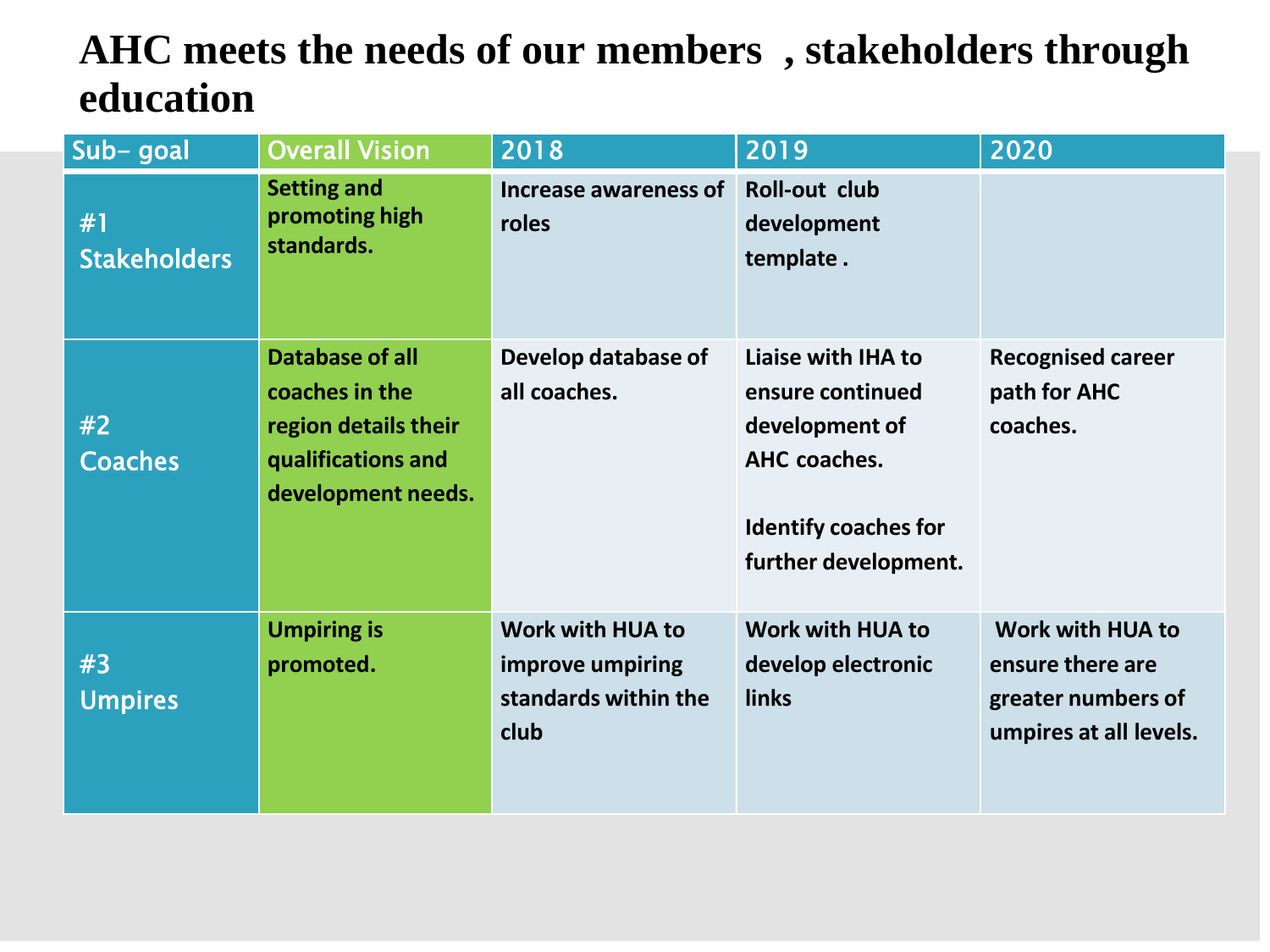#### **AHC provides a framework to help our members and stakeholders in the recruitment development and retention of players, coaches, umpires, and volunteers**

| Sub-goal           | <b>Overall Vision</b>                                             | 2018                                                                                                                                               | 2019                                                                                                          | 2020                                                                                                                           |
|--------------------|-------------------------------------------------------------------|----------------------------------------------------------------------------------------------------------------------------------------------------|---------------------------------------------------------------------------------------------------------------|--------------------------------------------------------------------------------------------------------------------------------|
| <b>Recruitment</b> | <b>Visible and</b><br>attractive sport to all<br>sections.        | Decide where the<br>best potential is to<br>increase numbers in<br>hockey.<br>Develop standard<br>tools to support club<br>recruitment<br>programs | Implementation                                                                                                | Carry out a review of<br>methodologies being<br>employed to recruit<br>new hockey players,<br>coaches, umpires &<br>volunteers |
| <b>Retention</b>   | All participants are<br>encouraged to<br>continue<br>involvement. | <b>Use information</b><br>gathered by the IHA<br>regarding the drop off<br>of players transferring<br>to adult hockey.                             | <b>Review programs in</b><br>place to encourage<br>everyone to continue<br>their involvement in<br>the sport. | <b>Quantify if there has</b><br>been a decrease in<br>the drop off rate.                                                       |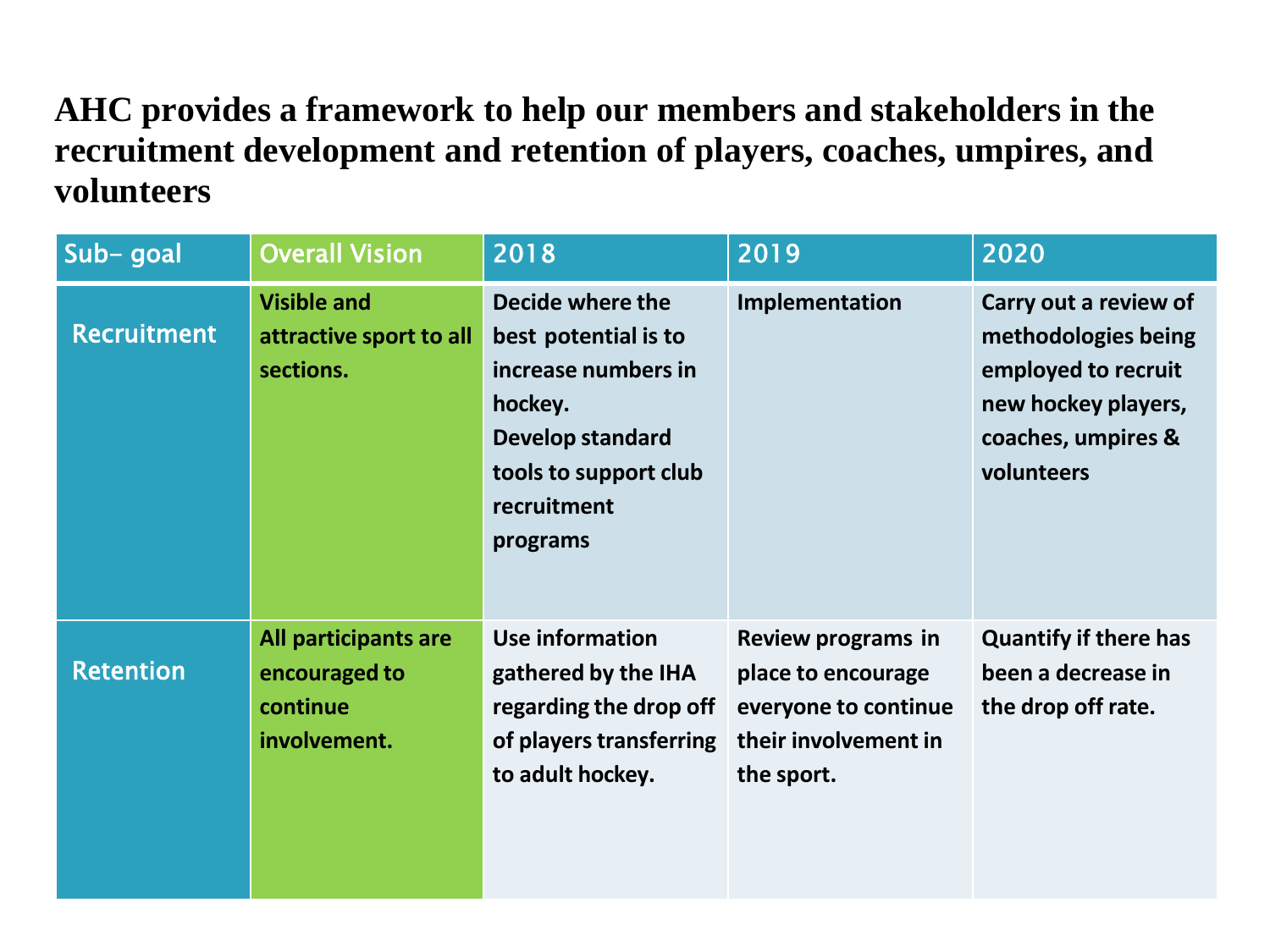#### **AHC promotes the development and standards of hockey at every level**

| Sub-goal                | <b>Overall Vision</b>                                                                           | 2018                                                                                  | 2019                                                                          | 2020                                     |
|-------------------------|-------------------------------------------------------------------------------------------------|---------------------------------------------------------------------------------------|-------------------------------------------------------------------------------|------------------------------------------|
| #1<br>Youth $<$ 18      | <b>Increase the</b><br>opportunities for all,<br>in particular boys, to<br>keep playing hockey. | Increase the profile of<br>the U16 league/cup<br>and investigate other<br>age groups. | <b>Formulate proposals</b><br>to support youth<br>development.                | <b>Implement changes</b><br>as approved. |
| #2<br>Adult/Club<br>>18 | The standard of<br>hockey will be<br>improved at all<br>levels.                                 | <b>Identify and develop</b><br>templates on Best<br>Practice.                         | <b>Review Progress with</b><br>Clubs.                                         | <b>Consolidate Best</b><br>Practice.     |
| #3<br><b>Top Levels</b> | <b>Balance the impact</b><br>of Elite hockey on all<br><b>levels</b>                            | <b>Examine the impact</b><br>of top/elite initiatives                                 | Work with the<br>various stakeholders<br>to implement<br>changes as approved. | <b>Continue to Monitor.</b>              |